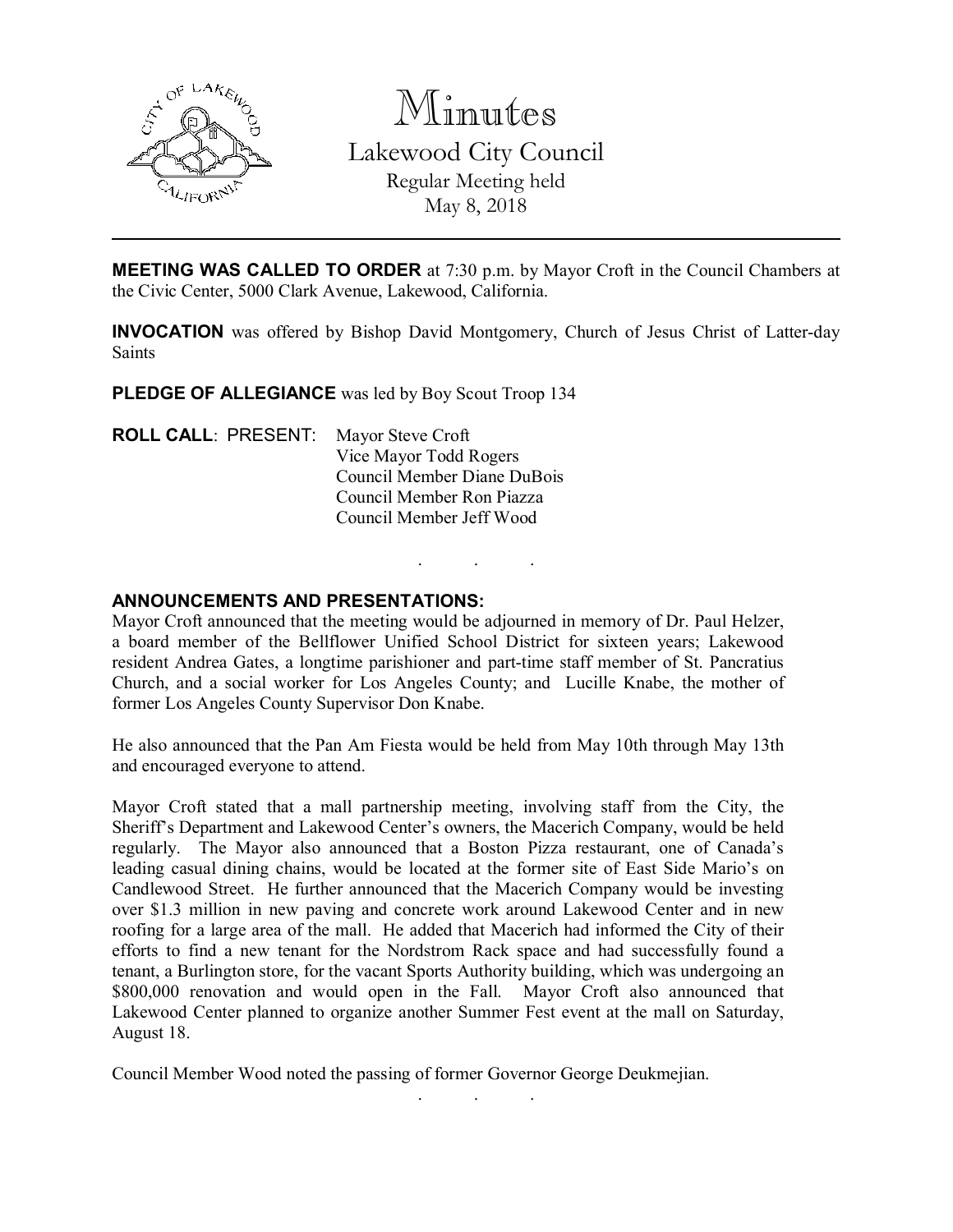## ROUTINE ITEMS:

COUNCIL MEMBER PIAZZA MOVED AND COUNCIL MEMBER WOOD SECONDED TO APPROVE ROUTINE ITEMS 1 THROUGH 5.

- RI-1 Approval of Minutes of the Meetings held April 24, 2018
- RI-2 Approval of Personnel Transactions
- RI-3 Approval of Registers of Demands
- RI-4 Report of City Council Committees' Activities
- RI-5 RESOLUTION NO. 2018-16; A RESOLUTION OF THE CITY COUNCIL OF THE CITY OF LAKEWOOD SUPPORTING THE REDUCING CRIME AND KEEPING CALIFORNIA SAFE ACT OF 2018

UPON ROLL CALL VOTE, THE MOTION WAS APPROVED:

AYES: COUNCIL MEMBERS: Piazza, DuBois, Rogers, Wood and Croft NAYS: COUNCIL MEMBERS: None

## 1.1 • APPEAL OF THE DECISION OF THE PLANNING AND ENVIRONMENT COMMISSION IN THE MATTER OF THE ABATEMENT FOR 11426 EAST 212TH **STREET**

. . .

Sonia Southwell, Director of Community Development, displayed slides and gave a presentation based on the memo in the agenda. She provided a brief history of building permits and code enforcement for 11426 East 212th Street. She stated that an appeal of the decision by the Planning and Environment Commission, sitting as the Building Rehabilitation Board, who had conducted a public hearing regarding various land use violations at the single-family residence, had been timely filed by William and Sharon Pierce, the property owners. The property currently violated sections of the County of Los Angeles Building Code, Electrical Code, and Plumbing Code, as well as the Lakewood Municipal Code regarding expired permits and construction work that had been left uncompleted and in an unsafe manner for a long period of time. The remodeling project dated back to 2003 and the code enforcement case began on April 19, 2012. Testimony had been heard from the Community Development Department staff and the property owner. Following the public hearing, the Board adopted Resolution 5-2018, which declared the property to be a public nuisance and required the property owner to obtain permits and to bring the property into compliance within sixty days. Ms. Southwell explained that the appellants were seeking to reverse the adoption of the Commission/Board Resolution 5-2018. She summarized the appellants' assertions pertaining to the dismissal of a court case, the validity of the notice to abate nuisance, and expired permits.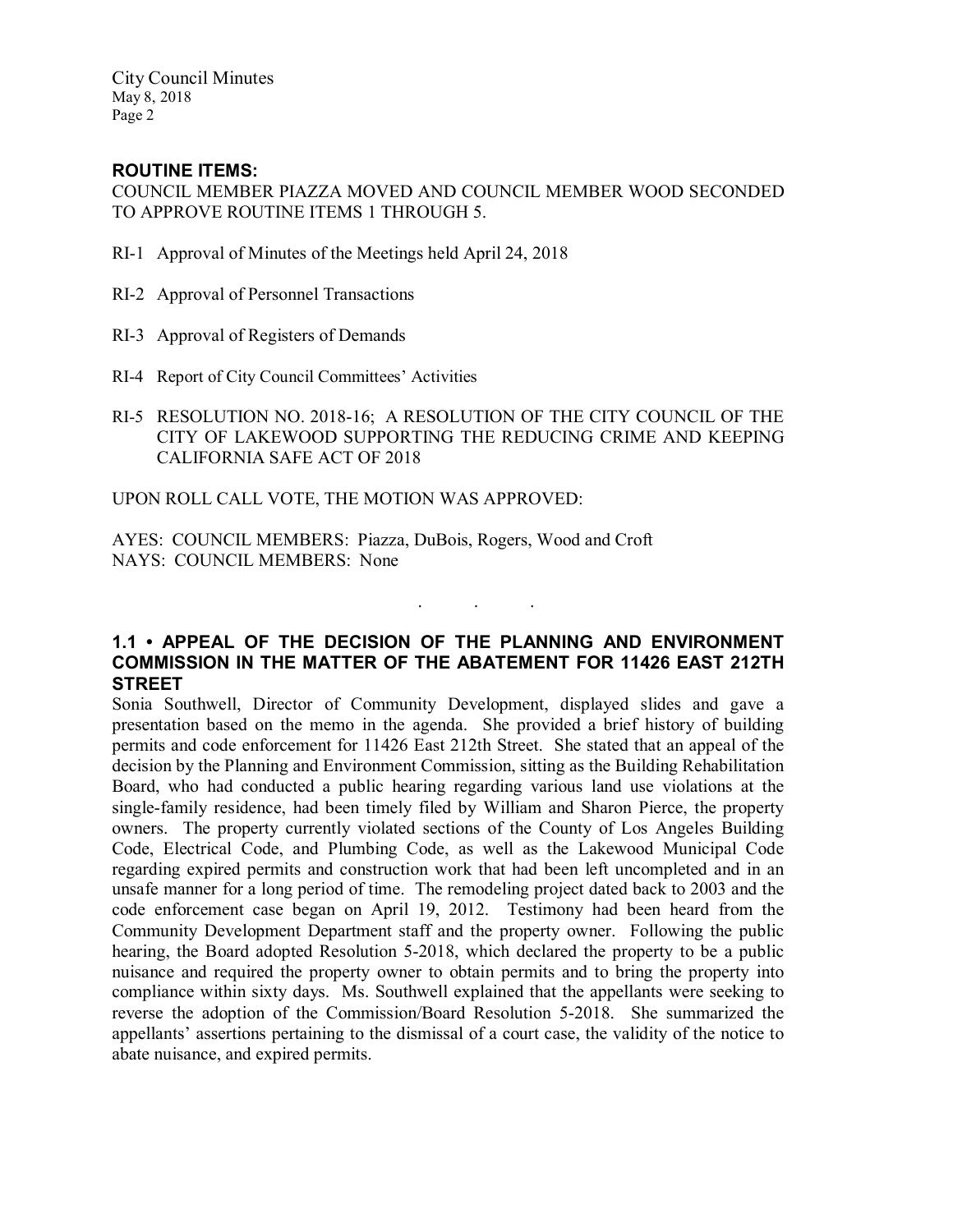## 1.1 • APPEAL OF THE DECISION OF THE PEC IN THE MATTER OF THE ABATEMENT FOR 11426 EAST 212TH STREET - Continued

Adrienne Mendoza, Deputy City Prosecutor, reported on the series of events related to the code enforcement process including the various attempts by staff and the City prosecutors to communicate with the property owner to resolve the issues of the expired permits, the code enforcement violations, bringing the property into compliance and potential legal remedies the City might take. She explained that the decision had been made by the code enforcement team to file a criminal complaint but that due to scheduling issues, the unavailability of witnesses and the inability to review the documentation submitted by Mr. Pierce at trial, she was forced to dismiss the case. She pointed out that criminal prosecution was not the exclusive remedy available to the City and that other civil actions, such as public nuisance abatement, receivership action or administrative citations, could be pursued.

Responding to comments from Vice Mayor Rogers regarding formalized procedures on making corrections to City documents, Ms. Southwell stated that staff had been instructed on the proper methods of crossing out and initialing changes made on permits.

William Pierce, provided testimony on the incidents leading up to the filing of the appeal including the notices of violations, expired permits and the unfinished work on his property.

Council Member Piazza and Vice Mayor Rogers questioned Mr. Pierce on the expected outcome from the appeal proceedings and the amount of time he would require to complete construction on his property. Mr. Pierce cited that delays to the work on his house had been due to family illnesses and code enforcement and legal actions of the City. He added that because he did not agree that the permits had expired, he would not pay for new permits. He stated that the sixty days as specified by Planning Commission Resolution 5-2018 was not sufficient to complete the projects to his home.

Jim Shih, Los Angeles County Building Official, concurred with Mr. Pierce's citation of the Municipal Code with reference to the term of 180 days being relative to continuous work on a project, but noted that an inspection would have to be arranged to demonstrate progress on the construction.

In response to Council Member Piazza's questions on the possibility of reaching a compromise, Mr. Pierce stated that financial issues were not a consideration but that he would be filing a civil lawsuit to recoup some of his losses.

Mayor Croft stated that the City Council had received and read the materials he had submitted pertaining to his appeal and requested from Mr. Pierce whether there was additional evidence to be presented.

Mr. Pierce reiterated that his intent was to recover his losses, obtain his permits and be left to continue the work on his house without interference or oversight from the City.

At 8:55 p.m., Mayor Croft called for a recess. At 9:05 p.m. the meeting was reconvened.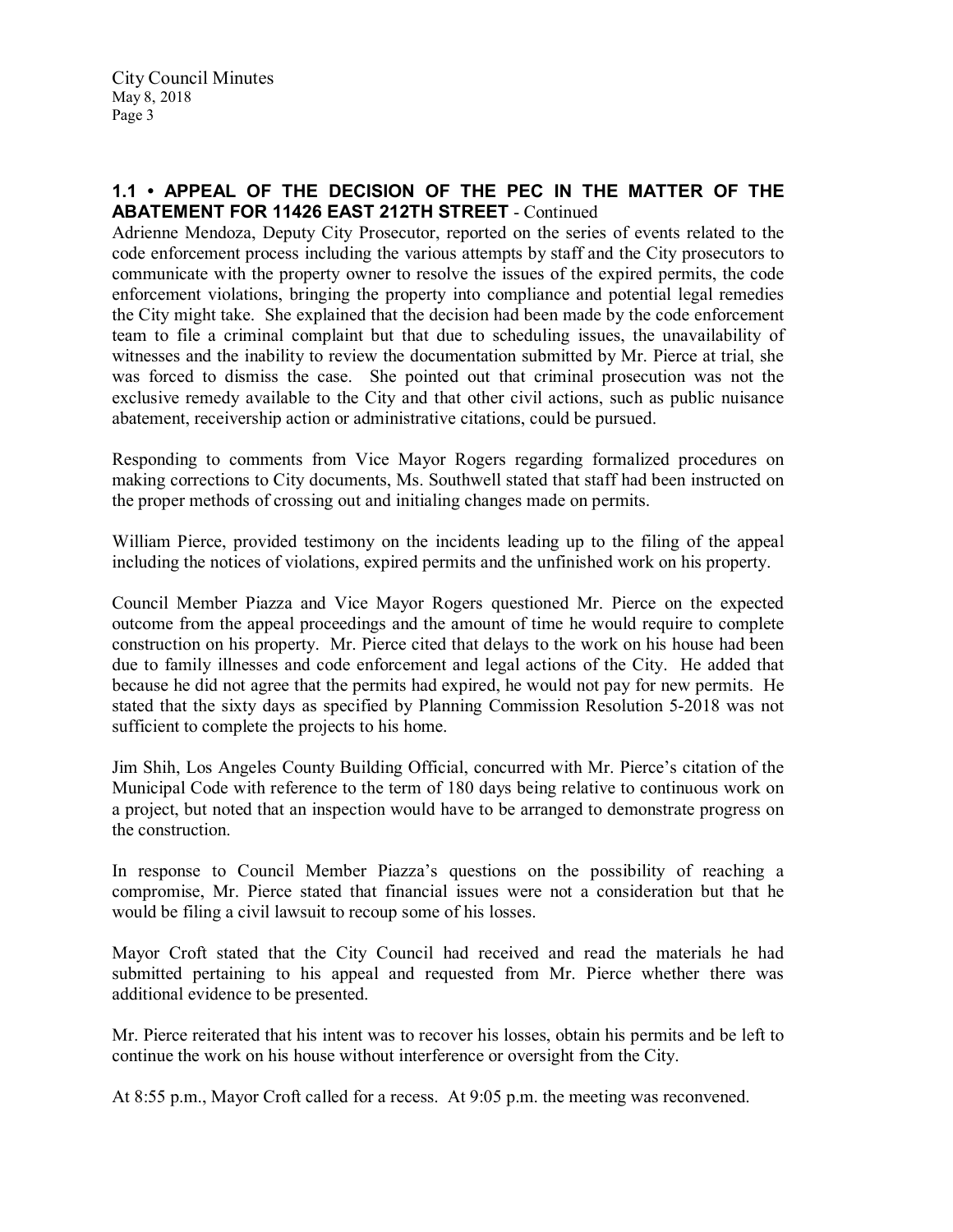## 1.1 • APPEAL OF THE DECISION OF THE PEC IN THE MATTER OF THE ABATEMENT FOR 11426 EAST 212TH STREET - Continued

Jamaar Boyd-Weatherby, Deputy City Prosecutor, stated that there had been no "stop work" order issued and that if Mr. Pierce were to obtain the permits, he could continue to do the necessary work.

Council Member Piazza stated his hope that a reasonable compromise could be reached and inquired whether the project could be finished within six months if a permit were issued thereby enabling him to proceed.

Mr. Pierce noted the amount of work to be completed by one person and could not commit to a completion timeframe. He expressed disappointment that staff's recommendation had been to deny the appeal and uphold the adoption of the Planning and Environment Commission resolution.

Mayor Croft opened the public hearing at 9:23 p.m. and called for anyone in the audience wishing to address the City Council on this matter. There was no response.

Mr. Boyd-Weatherby stated that if the City Council were to consider allowing Mr. Pierce additional time and waiving the fees associated with the permits, it would only be to the electrical permit and not to the building, plumbing or other permits.

Ms. Southwell stated that the objective had been to have the construction completed and that in order to do that, Mr. Pierce would need to obtain new building, plumbing, and electrical permits.

At 9:27 p.m., Mayor Croft noted for the record that the appellant had vacated the Council Chambers.

Mayor Croft expressed concern that by granting additional time for completion of the project or waiving any fees for permits, it would only prolong what the neighbors had already been having to experience with the construction and disrepair.

Council Member Piazza suggested the City Council action could be to waive the fees for the electrical permit and allow 180 days to complete the project.

Council Member DuBois expressed regret that Mr. Pierce did not seem to be willing to compromise.

Vice Mayor Rogers acknowledged the challenges faced by staff in their attempts to get the property brought up to acceptable standards and to not be a blight on the rest of the neighborhood. He expressed sympathy for the Pierces' recent medical issues. He offered that in addition to Council Member Piazza's suggestions, that there be a rolling extension, in that if a good faith effort and substantial progress had been made by the property owners to bring it up to code, staff would be able to allow extended time and flexibility on permitting up to a maximum of 180 days.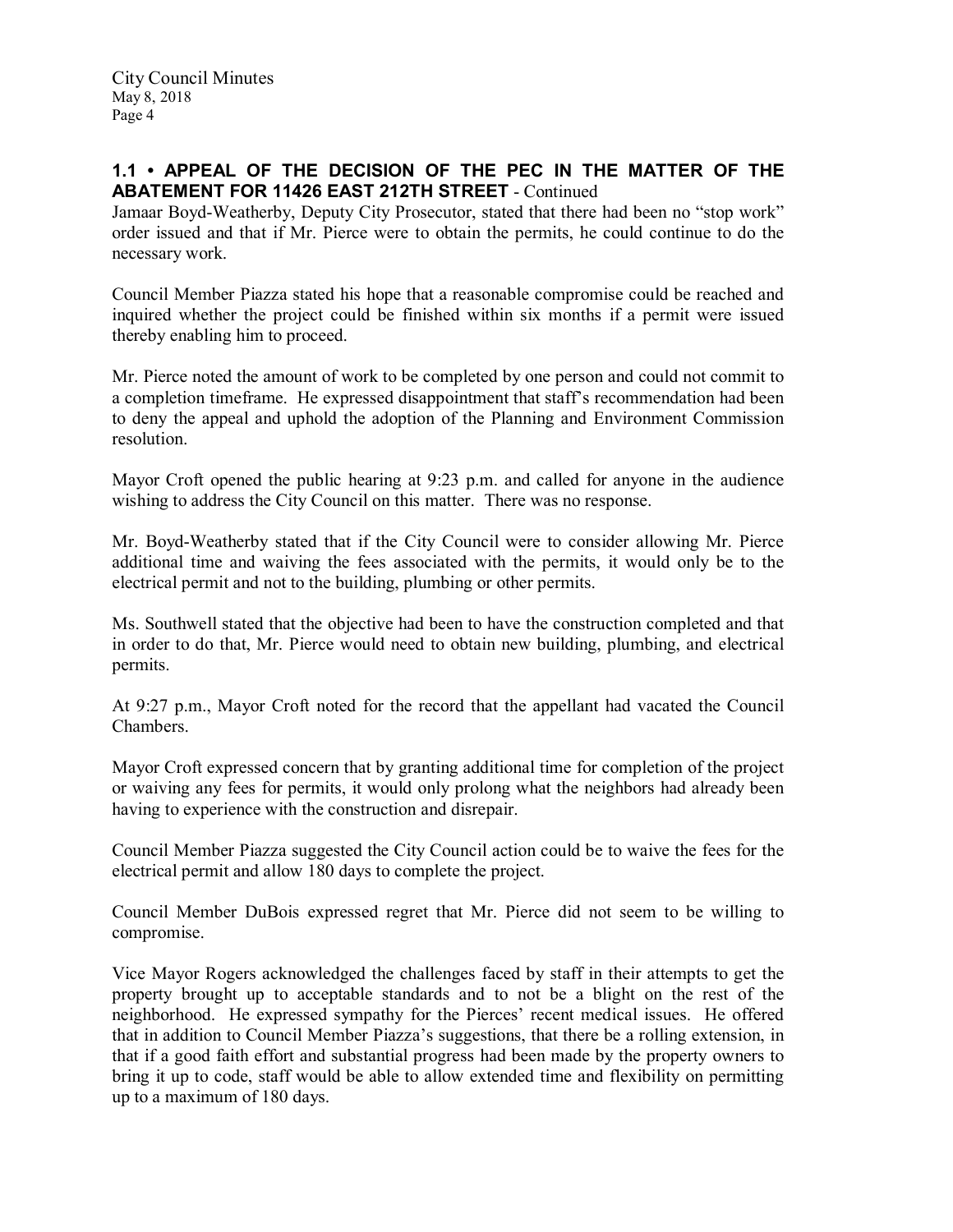## 1.1 • APPEAL OF THE DECISION OF THE PEC IN THE MATTER OF THE ABATEMENT FOR 11426 EAST 212TH STREET - Continued

Steve Skolnik, Office of the City Attorney, inquired whether by pulling new permits that such action would supersede the time limit that was placed on him in the abatement proceeding.

Ms. Southwell responded by stating that building permits could be issued for lesser timeframes when related to code enforcement cases.

Mr. Boyd-Weatherby added that permits could be denied if there were health and safety concerns that would make it impractical or unsafe to issue the permit in the first place.

Ms. Southwell confirmed for Mr. Skolnik that the Community Development Director, in coordination with the Public Works Director, had the authority to extend the time if there had been substantial compliance along the way. She further explained that permits issued to abate violations in conjunction with code enforcement action would expire and become null and void at the date determined by the building official.

Council Member DuBois, Council Member Wood and Vice Mayor Rogers restated the necessity to see progress on the work and to have acceptance by Mr. Pierce and that legal remedies could be pursued if no substantial improvements were made.

Responding to Council Member Wood's inquiry regarding the permits required, Ms. Southwell stated that expiration of the permits would depend on when the inspections were conducted.

Mr. Skolnik confirmed for Council Member DuBois that with the exception of the electrical permit fee, Mr. Pierce would have to pull the other permits and pay for those costs.

In response to Vice Mayor Rogers' request for clarification, Mr. Skolnik stated that any extension to the 180 days would have to come back for City Council consideration.

Mr. Boyd-Weatherby responded to Council Member Wood's questions regarding potential actions to be taken by stating that after sixty days, consideration would have to be made to determine the most effective means to achieve compliance with regards to filing another criminal action, a receivership or administrative citations. He confirmed for Council Member Wood that they would ensure that scheduling conflicts and witness availability issues would be considered at the time of any court filing.

RESOLUTION NO. 2018-17; A RESOLUTION OF THE CITY COUNCIL OF THE CITY OF LAKEWOOD DENYING THE APPEAL OF RESOLUTION 5-2018 AND UPHOLDING THE PLANNING AND ENVIRONMENT COMMISSION SITTING AS THE BUILDING REHABILITATION BOARD DECISION FINDING THE PROPERTY LOCATED AT 11426 EAST 212TH STREET, LAKEWOOD, CALIFORNIA TO BE A PUBLIC NUISANCE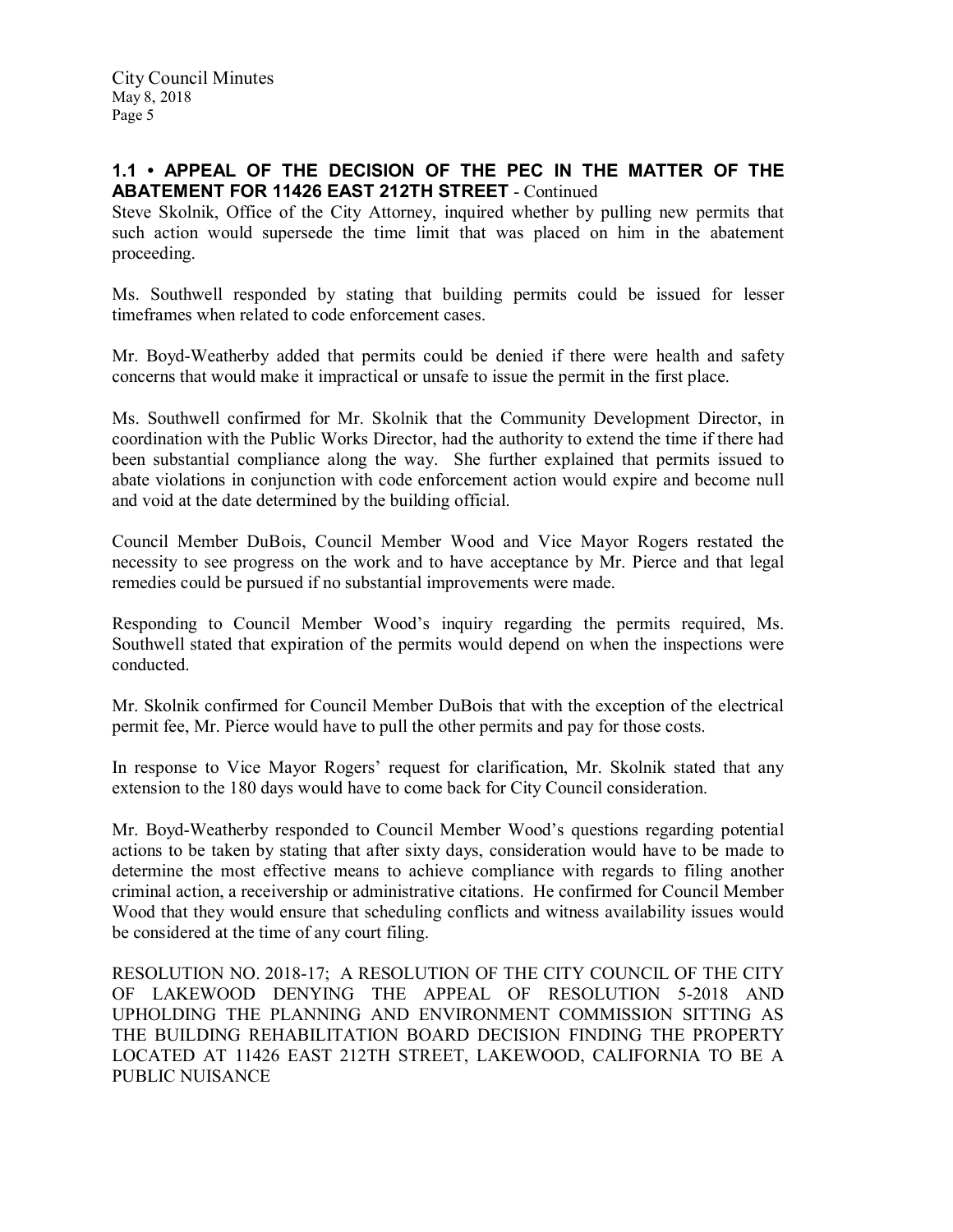#### 1.1 • APPEAL OF THE DECISION OF THE PEC IN THE MATTER OF THE ABATEMENT FOR 11426 EAST 212TH STREET - Continued

MAYOR CROFT MOVED AND COUNCIL MEMBER PIAZZA SECONDED TO UPHOLD THE PLANNING AND ENVIRONMENT COMMISSION SITTING AS THE BUILDING REHABILITATION BOARD DECISION AND ADOPT RESOLUTION 2018-17, AS AMENDED, TO INCLUDE LANGUAGE WAIVING THE ELECTRICAL PERMIT FEE PROVIDED THE OTHER PERMITS WERE PULLED AT THE SAME TIME AND TO ALLOW UP TO 180 DAY DAYS TO COMPLETE THE PROJECT

AYES: COUNCIL MEMBERS: Piazza, DuBois, Rogers, Wood and Croft NAYS: COUNCIL MEMBERS: None

## 3.1 • RYNERSON PARK SEWER IMPROVEMENT AND RESTROOM PURCHASE

. . .

Lisa Rapp, Director of Public Works, gave a presentation based on the memo in the agenda and stated that Rynerson Park had been budgeted for improvements to the park restroom buildings, including installation of a new sewer line to replace the existing septic systems. The improvement program would include the purchase and installation of two prefabricated restroom buildings to replace the three old rustic restroom buildings, as well as replacement of two of the three picnic shelters, related site improvements, demolition, and improvements to one of the four pedestrian bridges. On April 2nd, the City Clerk had received nine bids, ranging from \$345,095 to \$757,350, for the Sanitary Sewer Lateral at Rynerson Park. The lowest bidder, Prlich & Sons, Inc., had requested that they be allowed to withdraw their bid because they had made a clerical error. The contractors bidding the project had been contacted to investigate the reasons for the seemingly excessive cost. Some of the factors cited were concerns about unknowns, uncertainty about the shoring requirements and soil conditions, rising labor and material costs, coordination with the Sanitation Districts, and prevailing wage rates, which caused them to bid with a higher contingency/safety factor. She noted that in the next few weeks, staff had planned to schedule a meeting of the new City Council CIP Committee to review the scope of the project and the preliminary estimates and budget, as well as the Facilities Condition Assessment which was now underway. Ms. Rapp concluded by stating that staff recommended that the City Council reject all bids received for the Sanitary Sewer Lateral at Rynerson Park, Public Works Contract, and direct staff to modify the plans and specifications and rebid the project; authorize the City's participation in the BuyBoard National Purchasing Cooperative, and authorize the Purchasing Officer to execute the Participation Agreement, which had been reviewed by the City Attorney; and authorize the purchase of one restroom building as described from Public Restroom Company of Minden, Nevada, under the BuyBoard Purchasing Cooperative in the total amount of \$219,685.

COUNCIL MEMBER WOOD MOVED AND VICE MAYOR ROGERS SECONDED TO APPROVE STAFF'S RECOMMENDATIONS.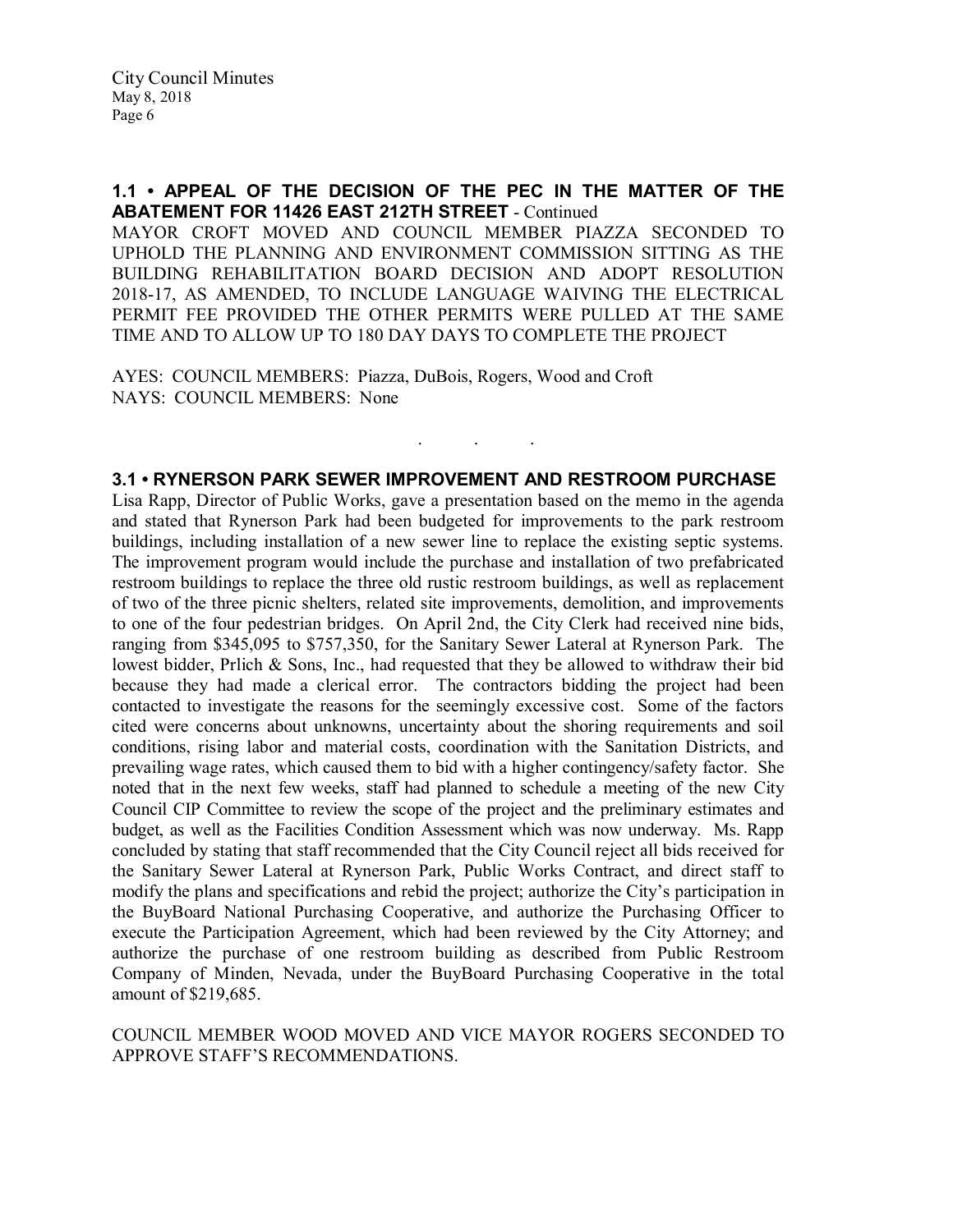#### 3.1 • RYNERSON PARK SEWER IMPROVEMENT AND RESTROOM PURCHASE

- Continued UPON ROLL CALL VOTE, THE MOTION WAS APPROVED:

AYES: COUNCIL MEMBERS: Piazza, DuBois, Rogers, Wood and Croft NAYS: COUNCIL MEMBERS: None

## . The set of the set of the set of  $\mathcal{A}$

# SUCCESSOR AGENCY ACTIONS

1. Approval of Register of Demands COUNCIL MEMBER WOOD MOVED AND COUNCIL MEMBER DUBOIS SECONDED TO APPROVE THE REGISTER OF DEMANDS. UPON ROLL CALL VOTE, THE MOTION WAS APPROVED:

AYES: COUNCIL MEMBERS: Piazza, DuBois, Rogers, Wood and Croft NAYS: COUNCIL MEMBERS: None

. . .

## SUCCESSOR HOUSING ACTIONS

1. Approval of Register of Demands COUNCIL MEMBER DUBOIS MOVED AND COUNCIL MEMBER PIAZZA SECONDED TO APPROVE THE REGISTER OF DEMANDS. UPON ROLL CALL VOTE, THE MOTION WAS APPROVED:

AYES: COUNCIL MEMBERS: Piazza, DuBois, Rogers, Wood and Croft NAYS: COUNCIL MEMBERS: None

. . .

#### ORAL COMMUNICATIONS:

City Manager Thaddeus McCormack stated that Lionel Jimenez, Lakewood, had already left but had signed up to address the City Council regarding parking issues on Seeley Place.

. . .

A moment of silence was observed in memory of Paul Helzer, Andrea Gates and Lucille Knabe.

 $\mathbf{r}$  .  $\mathbf{r}$  ,  $\mathbf{r}$  ,  $\mathbf{r}$  ,  $\mathbf{r}$  ,  $\mathbf{r}$  ,  $\mathbf{r}$  ,